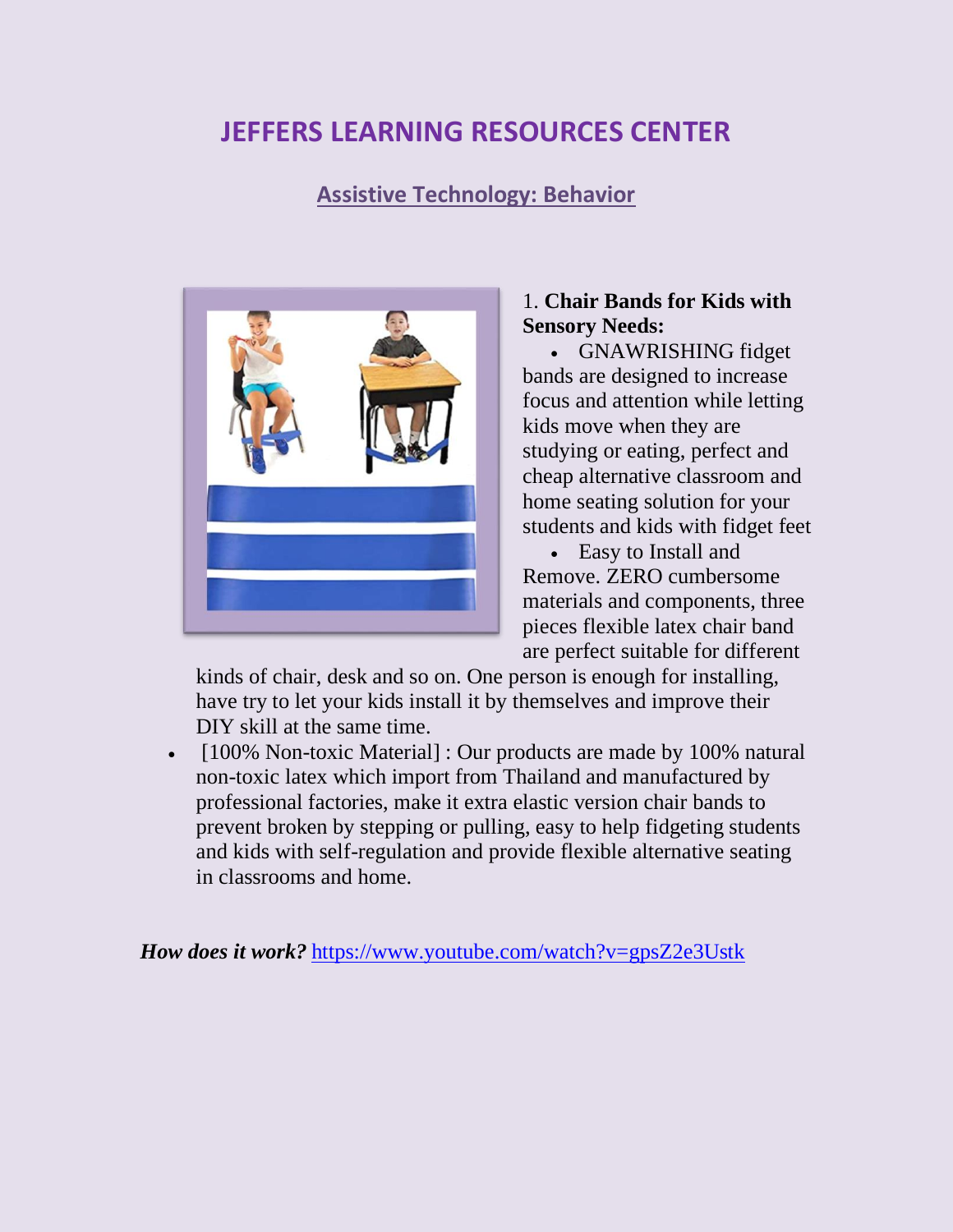

2. **Got It! By Learning Resources:**  This device features a 2-faced monster character, which pits players against each other for headto-head play with twice the speed and skill challenge. It offers solo game play option if desired. It includes reading and math games with bonus rounds for high scores, motivating kids to succeed. Got It! provides immediate feedback through fun graphics and sound effects, and also allows for quiet play with adjustable volume control and 2 headphone jacks.

*How does it work?* **\*\*** Instruction Manual included**\*\***

#### 3. **Stay-N-Play Flexible Seating (Balance Ball) by Gaiam:**



• PERFECT SEAT FOR ACTIVE KIDS: Stay-N-Play Balance Ball provides a flexible seat for high energy and active kids and includes 5 soft stabilizing legs assuring the ball stays in place when not in use

• PROMOTES HEALTHY POSTURE AND MIND: Encourages kids to learn, adopt and practice a healthy posture while building core strength from active sitting and play in the classroom and at home while studying or reading and during movie time or watching TV

• IMPROVES FOCUS AND CONCENTRATION: Ball movements

increase blood flow to the brain, helping to improve concentration and increase focus, reduce restlessness, and prevent boredom and distractions in class by keeping the body active and the mind engaged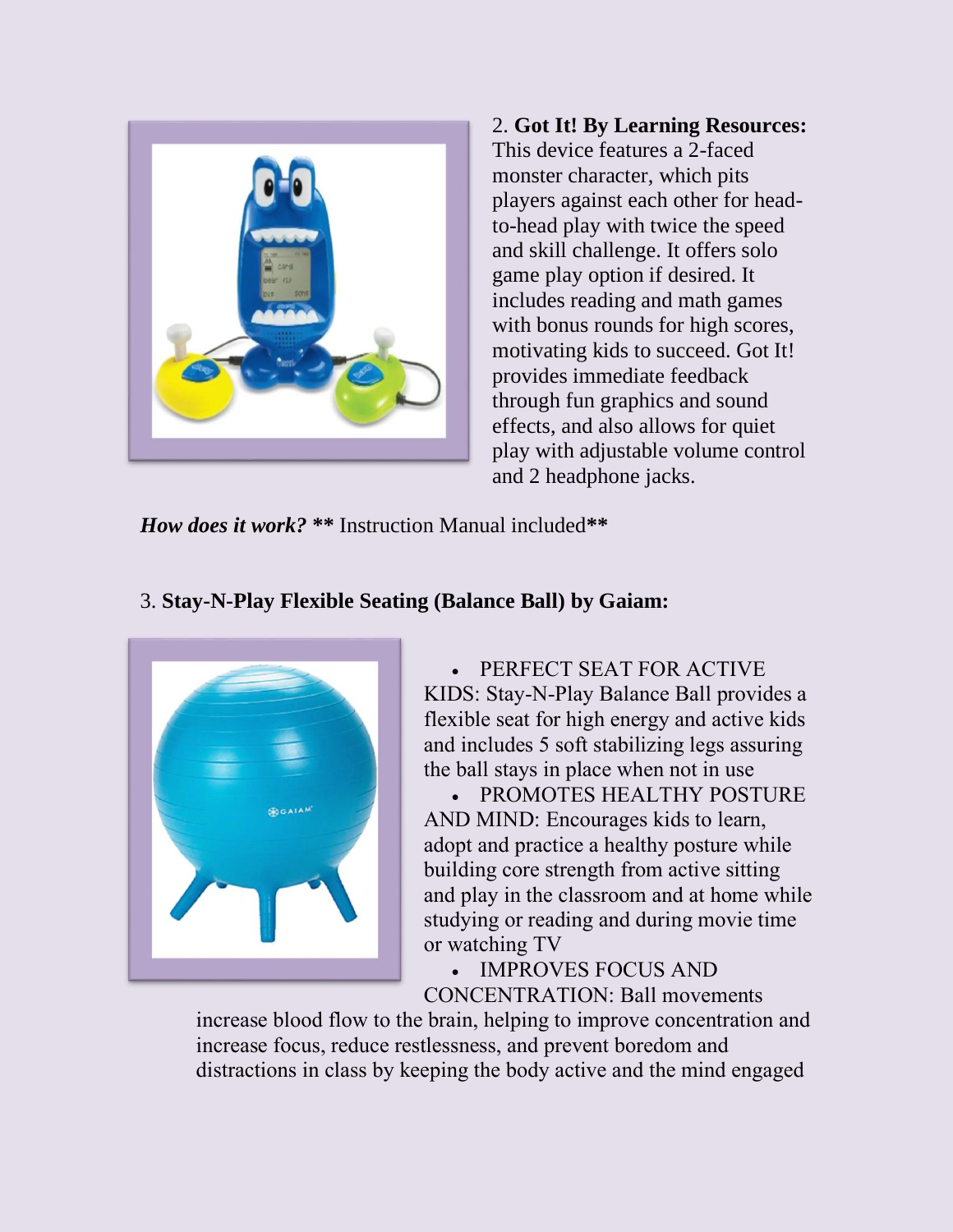• GET THE WIGGLES OUT: Alternative seating option for kids in Elementary grade school classrooms providing an outlet for excess energy and to reduce fidgeting as well as at home as a fun and active way to get the "wiggles out".

## SUGGESTED USER HEIGHTS:

- 45cm is best for children ages 5-8 or 45" 50" tall.
- 52cm is best for children ages 8-12 or 51" 56" tall.

#### INFLATION INSTRUCTIONS:

- Allow ball to reach room temperature before inflating.
- Inflate ball and insert plug into hole.
- Ball may not inflate to 100% of size on initial inflation.
- Wait 24 hours.
- Deflate 50% and inflate again to 45 or 52cm.

## *How does it work?* <https://www.youtube.com/watch?v=7dHQ-c0Sa6E>

## 4**. Stretchy String Fidget by Impresa:**



• Whether in search of a new fidget toy or tactile / sensory toy, our Monkey Noodles are perfect. Stretch, pull, twirl, wrap and squeeze them - then watch them bounce back to their original shape! They're perfect for sensory and tactile stimulation

• Made with High-

Quality Custom Formulated Materials, they are hypoallergenic, nontoxic, and free of BPAs, phthalates and latex. Our stretchy strings are strong, durable and safe for kids and adults alike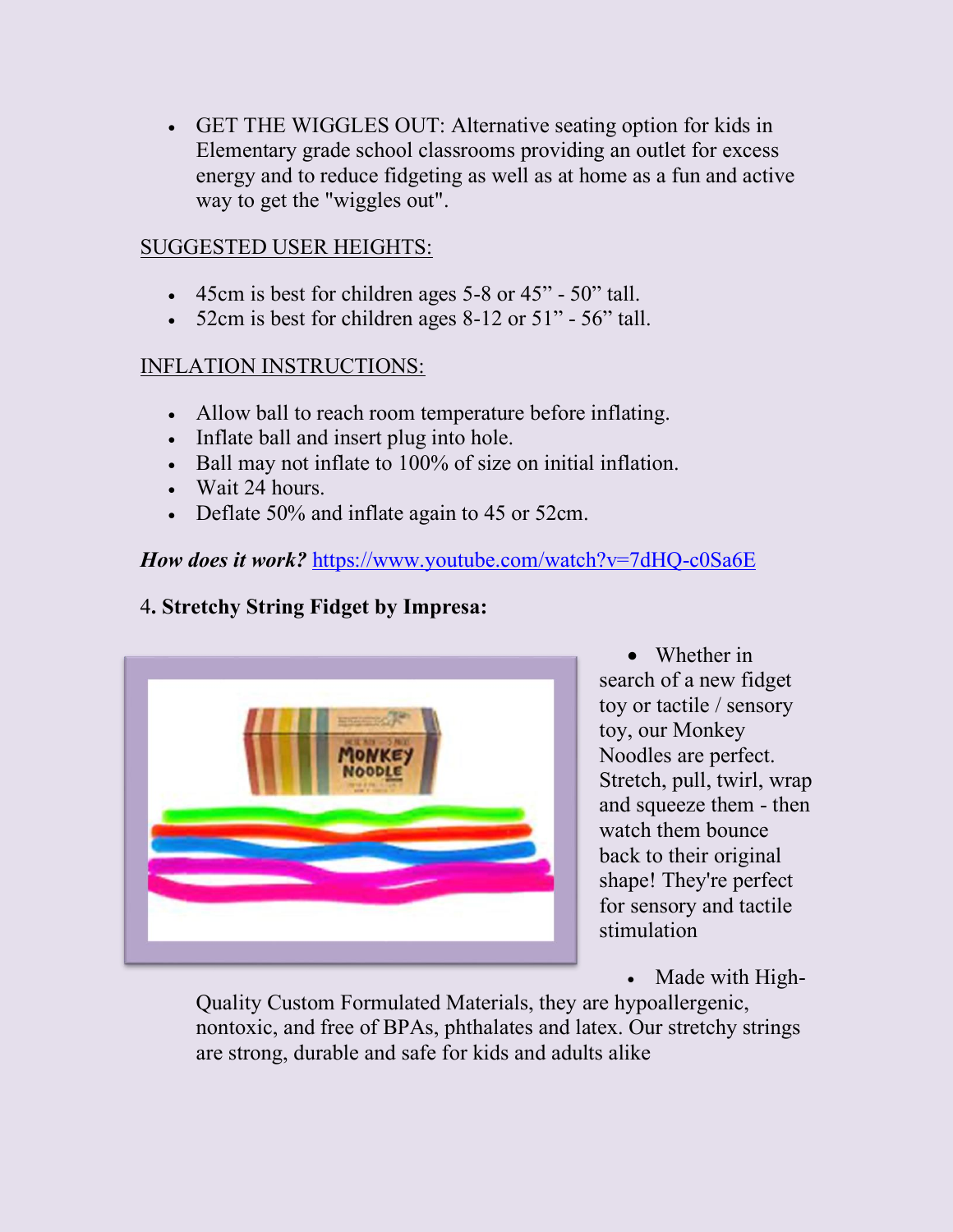- Perfect for the Classroom, Home or Office, they're great for parents, teachers, students, therapists and anyone else. 5-pack, COLORS MAY VARY. Each unit is 12 inches long and stretches up to 8 feet!
- Fidget and Sensory Toys are great for all children and adults, but especially those with ADD/ADHD, OCD, autism, or high anxiety levels. These toys help promote a sense of calm, reduce stress / anxiety and can increase focus / attention
- Suitable for Ages 3+. Great addition to a collection of fidget toys/items, including squishy balls, tangle toys, rings, jewelry, necklaces, twiddle toys, and pencil toppers. Note: Do not wrap around neck or use to restrict blood flow.

# *How does it work?* <https://www.youtube.com/watch?v=qXcPpdLSvxI>

# 5. **Wiggle Seat Big Sensory Cushion (for kids age 6-18) by Bouncyband:**



• INCREASE FOCUS - Specifically designed to help young kids stay focused and on task while sitting - the seat gives them an outlet for excess energy in the classroom and during meals

• ACTIVE LEARNING - Allow pre-school and young elementary students to quietly move while working, enabling them to stay on task and be more productive

• CALMING INFLUENCE - Flexible child size nubs on one

side and smaller bumps on the other give a choice for just the right amount of tactile stimulation

- IMPROVES POSTURE 13" Ergonomic disc causes the body to stabilize itself improving core strength and posture
- CUSTOMIZE FIRMNESS Comes inflated and includes and easyinflation pump to contour exactly to each child's needs

## *How does it work?*

<https://www.youtube.com/watch?v=qJIE2Qwgo0Y>